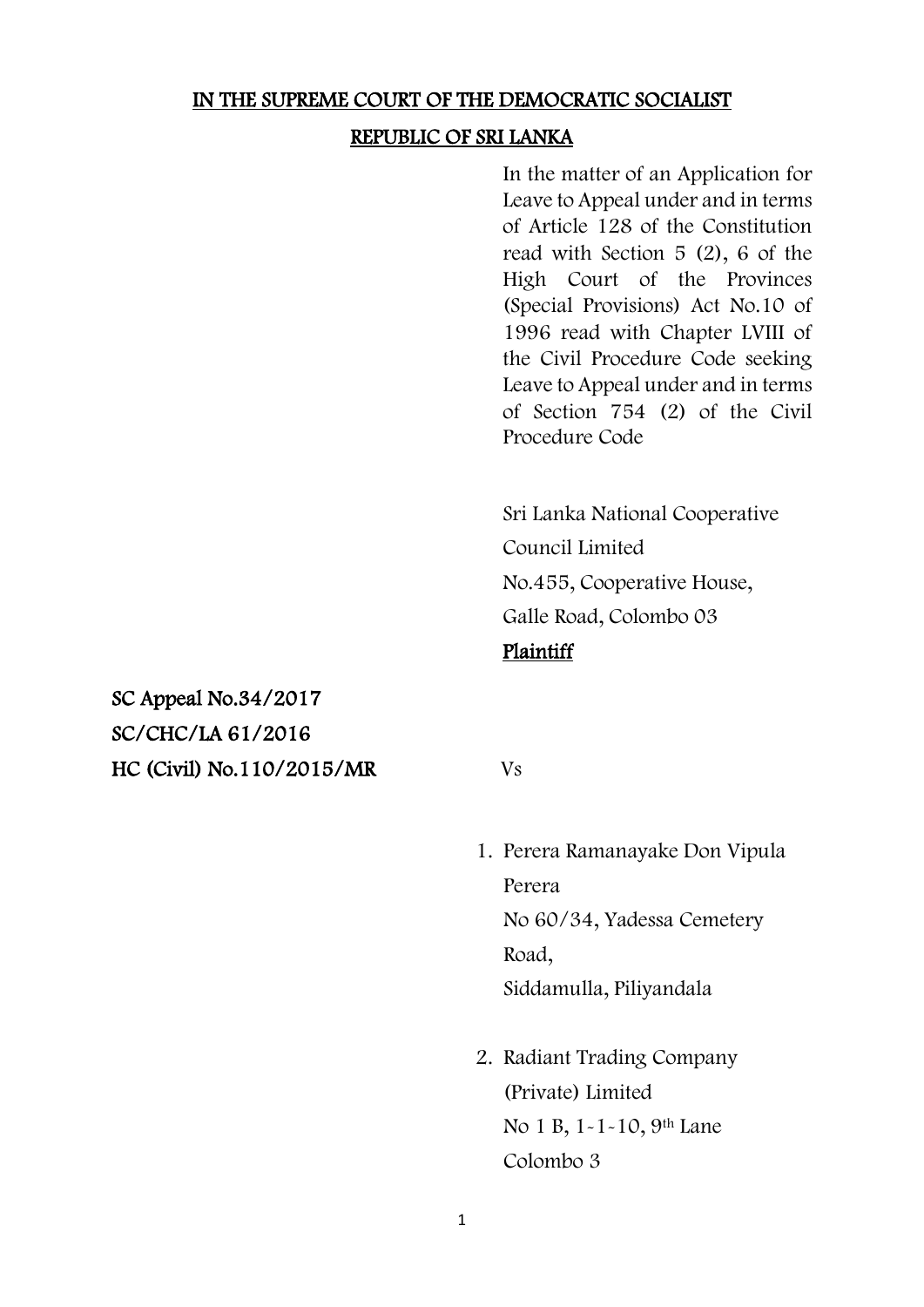- 3. Radiant AC Cabs (Private) Limited No 1 B, 1-1-10, 9<sup>th</sup> Lane Colombo 03
- 4. Lakpathirana Ajith Rohana Kumara No.24/4, Gammana Road, Maharagama
- 5. Gurunnaselage Don Dulani Chandima Wijesinghe No.60/34, Yadessa Cemetery Road Siddamulla,Piliyandala
- 6. Ranwalage Sudath Priyantha No.195/32, Weliwita Road, Malabe Defendants

### AND NOW BETWEEN

Sri Lanka National Cooperative Council Limited No.455, Cooperative House, Galle Road, Colombo 03 Plaintiff-Petitioner-Appellant

Vs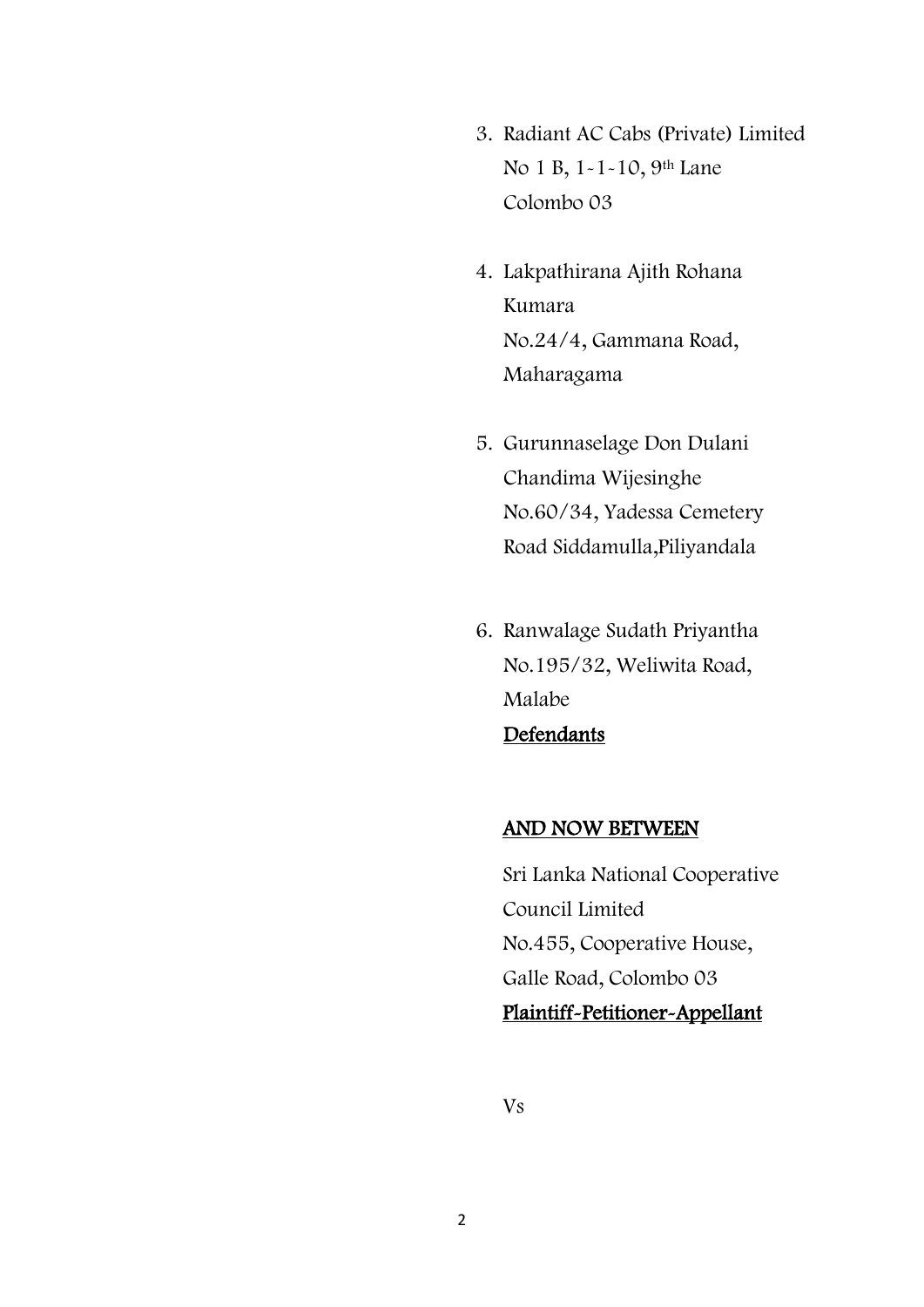- 1. Perera Ramanayake Don Vipula Perera No 60/34, Yadessa Cemetery Road, Siddamulla, Piliyandala
- 2. Radiant Trading Company (Private) Limited No 1 B, 1-1-10, 9<sup>th</sup> Lane Colombo 3
- 3. Radiant AC Cabs (Private) Limited No 1 B, 1-1-10, 9<sup>th</sup> Lane Colombo 03
- 4. Lakpathirana Ajith Rohana Kumara No.24/4, Gammana Road, Maharagama
- 5. Gurunnaselage Don Dulani Chandima Wijesinghe No.60/34, Yadessa Cemetery Road,

Siddamulla, Piliyandala

6. Ranwalage Sudath Priyantha No.195/32, Weliwita Road, Malabe Defendant-Respondents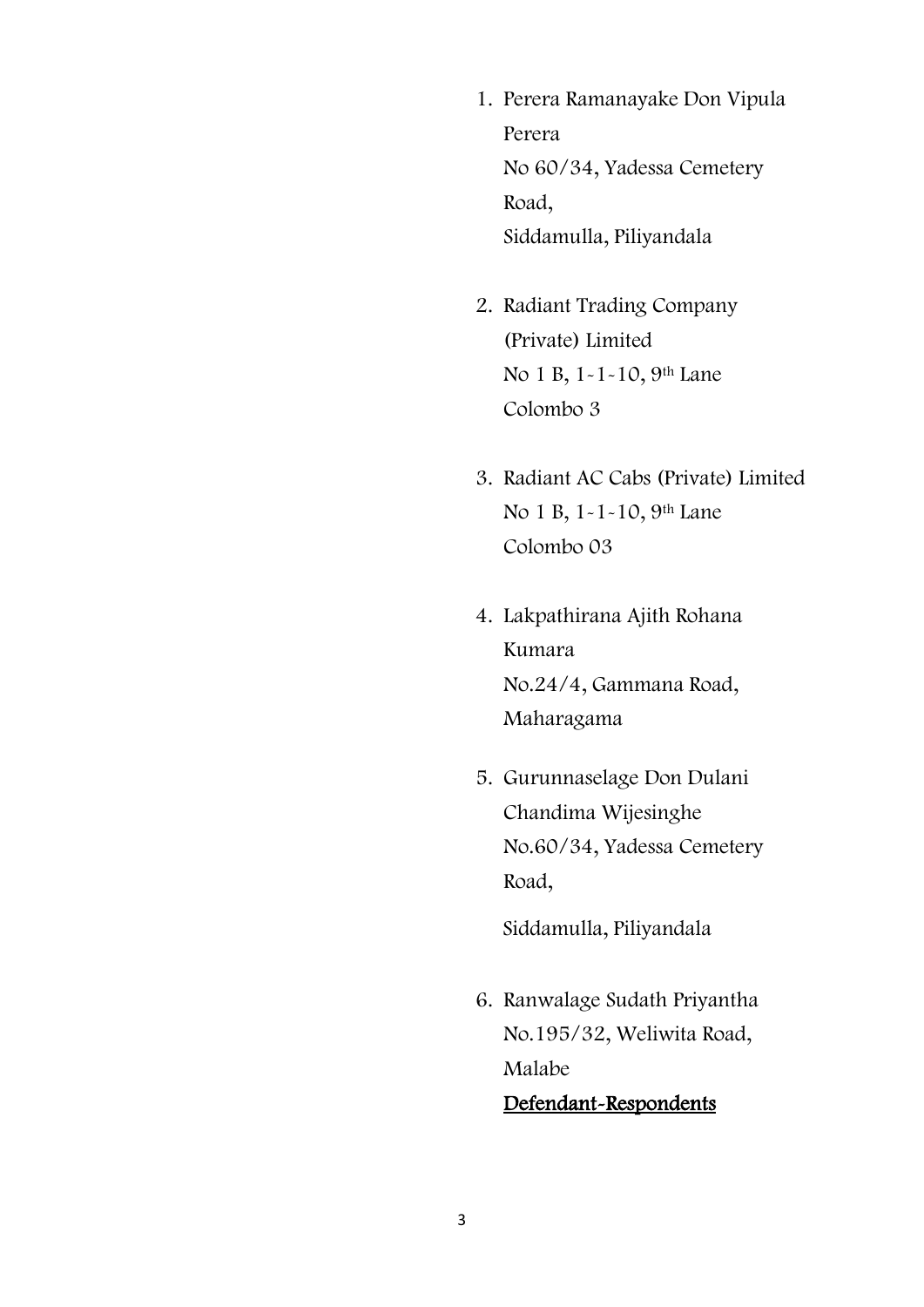BEFORE: Buwaneka Aluwihare PC, J. Preethi Padman Surasena J. S. Thurairaja PC, J.

COUNSEL: J. M. Wijebandara with Miss Kalpani Pathirage and Sharin Sohani for the Plaintiff- Petitioner Maura Gunawansha PC with Prasanna Panawenna and Miss Dilshani Gunaratne for the Defendant-Respondents

ARGUED ON: 19.06.2019

WRITTEN SUBMISSIONS: 12.09.2019

DECIDED ON: 30.06.2021

#### JUDGEMENT

## Aluwihare PC J.,

(1) The Plaintiff-Petitioner-Appellant (hereinafter sometimes referred to as the 'Plaintiff') filed action before the Commercial High Court against the Defendant-Respondents (hereinafter sometimes referred to as the 'Defendants') seeking judgment against the Defendants jointly and/or severally to recover a sum of Rs. 48,031,992.92 due, under the agreements marked 'P2' to 'P5' together with legal interest.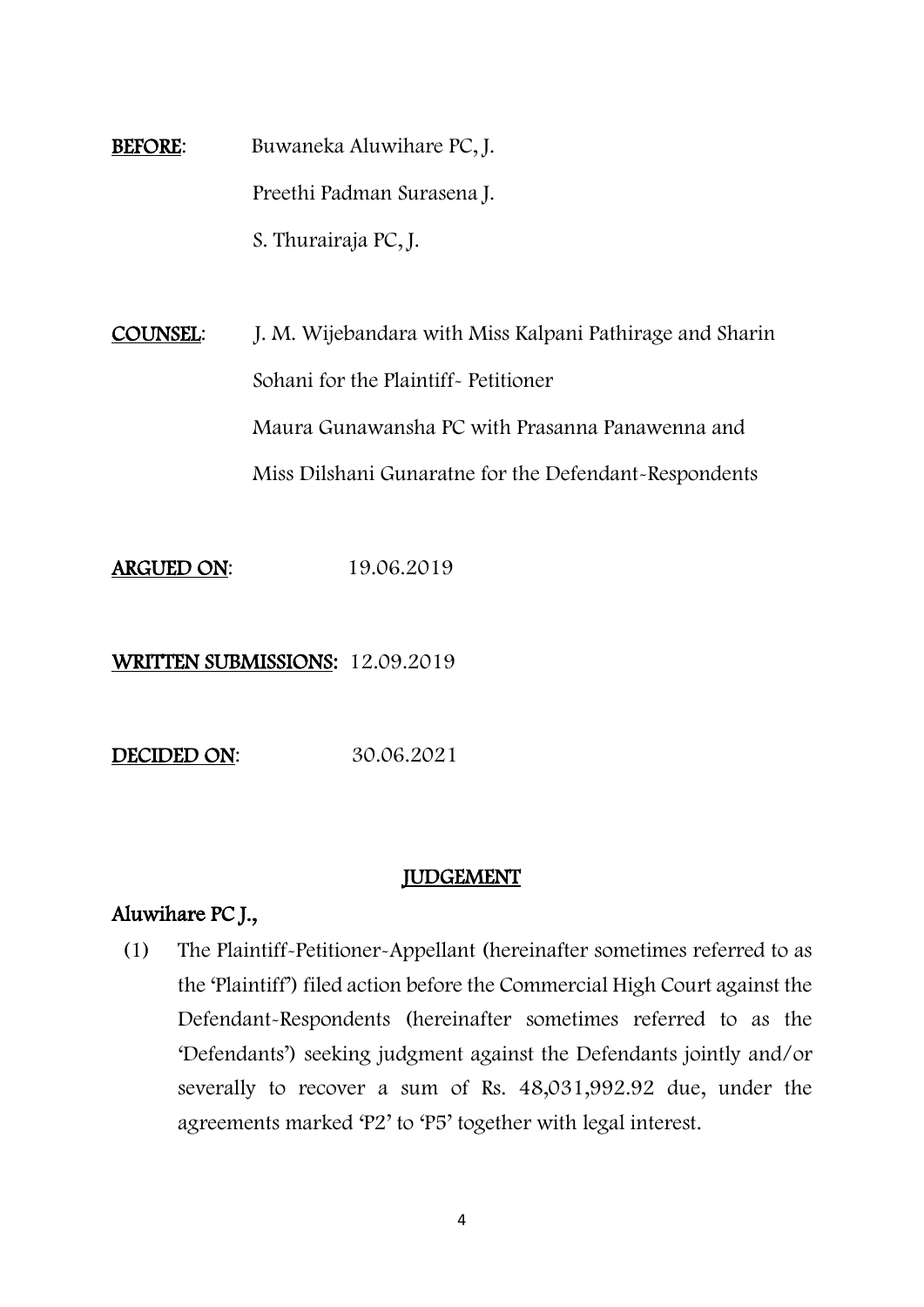- (2) Upon entertaining the Plaint, the learned High Court Judge ordered summons be issued on the Defendants. Accordingly, the 1<sup>st</sup> to 6<sup>th</sup> Defendants appeared before the court and filed a joint proxy and the date for filing of answer was fixed for the 19th October 2015. The Defendants filed a motion ('X3') on 15<sup>th</sup> October 2015 and moved the court seeking an order to have the Defendants, save for the 2nd Defendant, discharged from the case as the parties to the agreements marked and produced along with the plaint, ['P2' to 'P5'], were only the Plaintiff and the 2nd Defendant.
- (3) The learned High Court Judge by his order ('X6') discharged all the Defendants other than the 2<sup>nd</sup>, requiring only the 2<sup>nd</sup> Defendant to file answer.
- (4) Aggrieved by this order, the Plaintiff moved this court by way of Leave to Appeal and Leave was granted on the questions of law referred to in sub-paragraphs (I), (II), (III), (IV) and (V) of paragraph 16 of the petition of the Appellant [Plaintiff].
- (5) The questions of law in verbatim, are as follows;
	- I. Has the learned High Court Judge erred in law in ordering to discharge the 1st, 3rd, 4th, 5th and 6th Defendants acting under Section 22 of the Civil Procedure Code?
	- II. Are the  $1<sup>st</sup>$  and  $3<sup>rd</sup>$  Defendants necessary parties whose presence is necessary for full and effective adjudication of the cause of action alleged in the plaint?
	- III. Are the  $4<sup>th</sup>$  to  $6<sup>th</sup>$  Defendants necessary parties whose presence is necessary for full and effective adjudication of the cause of action alleged in the plaint?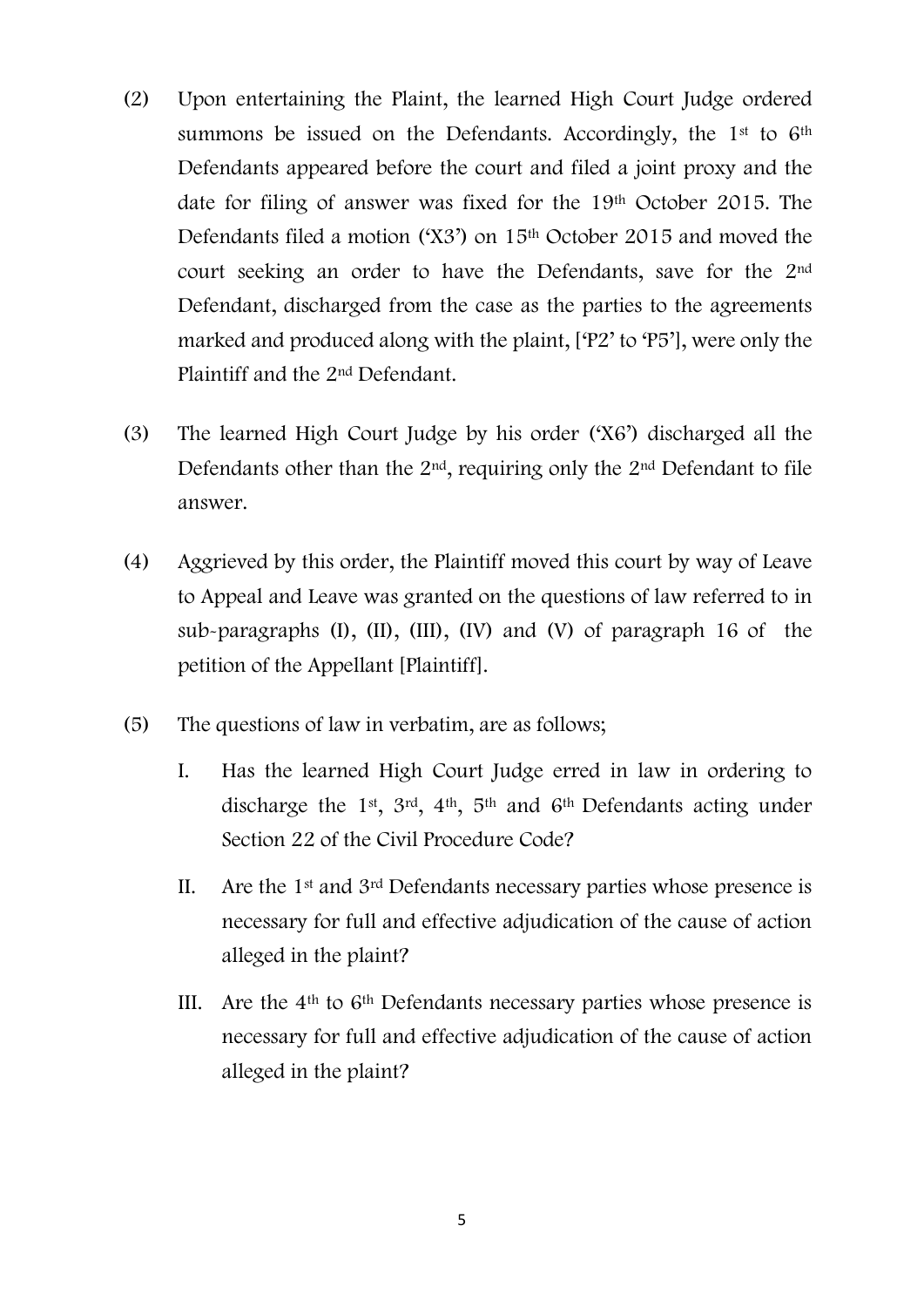- IV. Were not there any tenable grounds before the learned High Court Judge to come to the conclusion that  $1<sup>st</sup>$ ,  $3<sup>rd</sup>$ , and  $4<sup>th</sup>$  to  $6<sup>th</sup>$ defendants were not necessary parties to the cause of action alleged in the plaint, especially in the absence of any oral and/or documentary evidence?
- V. Is the order of the learned High Court Judge contrary to Section 14 and 18 of the Civil Procedure Code?

### Facts

- (6) The Plaintiff is a Cooperative society registered in terms of the provisions of the Cooperative Societies Law No.5 of 1972 under the name "Sri Lanka National Cooperative Council Limited" [hereinafter also referred to as "the Cooperative Council]. The 1st Defendant, at all times material to this transaction, was representing the 2nd and 3rd Defendant companies, Radiant Trading Company (Pvt.) Ltd and Radiant AC Cabs (Pvt.) Ltd. Respectively. The 4th, 5th and 6th Defendants are the other Directors of the 2nd and 3rd Defendant companies.
- (7) On or about the 20th July 2010, the Plaintiff entered into a verbal agreement with the 1<sup>st</sup> Defendant who was representing the 2<sup>nd</sup> and/or 3<sup>rd</sup> Defendant companies. Under this agreement, the Plaintiff was to import and handover stocks of cement to the Defendants and the Defendants were to sell the stocks of cement so handed over in the local market and were obliged to pay the Plaintiff the agreed price. [COOP Cement Project].
- (8) This verbal agreement was further reaffirmed by the execution of Sales Agency agreements ('P2'- 'P5') during the period of 20th July 2010 to 30th September 2013. On the face of these documents only the Plaintiff and the 2nd Defendant have been named as parties to the agreement. It is to be noted that, although in two of the four agreements, the  $2<sup>nd</sup>$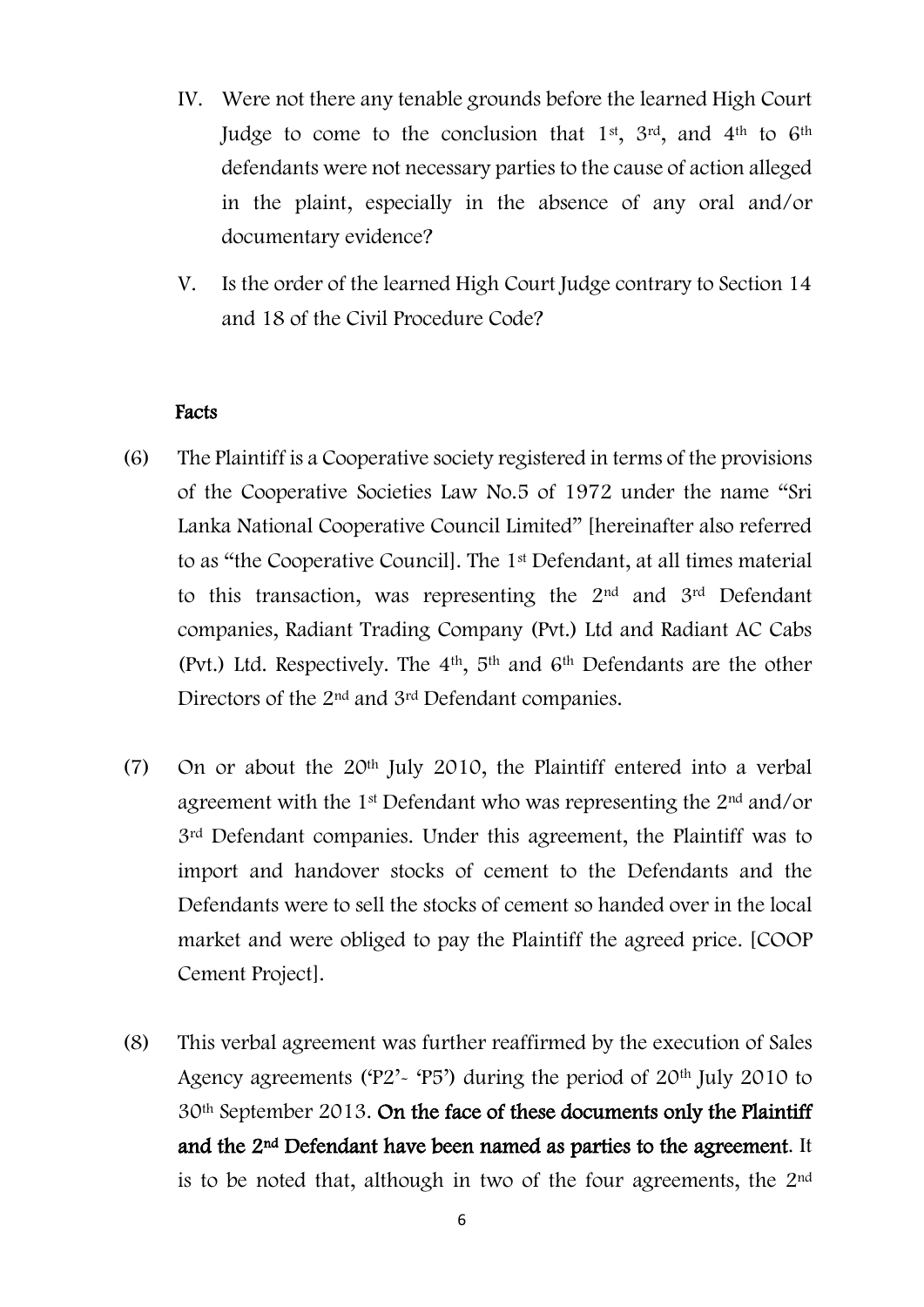Defendant company has been named as the second party to the agreement, the seal of the 3<sup>rd</sup> Defendant company has been placed on the contract instrument. The  $4<sup>th</sup>$  to the  $6<sup>th</sup>$  Defendants have signed one or more of those agreements as witnesses, in their capacity as the directors of the 2nd and or 3rd Defendant companies.

- (9) The Plaintiff's case is that, based on the terms and conditions of the agreements, the Plaintiff imported consignments of cement which were "delivered to the 1st Defendant and/or 2nd Defendant and/or 3rd Defendant". The Plaintiff claims that the "1st Defendant and/or 2nd Defendant and/or 3rd Defendant" are legally liable to pay a balance of Rs. 48,301,992.92 to the Plaintiff as sales proceeds of the aforementioned quantity of cement.
- (10) In paragraph 15 of the plaint, the Plaintiff has averred that the Defendants have settled Rs.293 million [approximately] out of Rs.342 million [approximately] due to the Plaintiff. The Head of Finance of the 2nd Defendant company by his letter dated 13-05-2013 [P6] has only disputed the amount outstanding.
- (11) The Plaintiff states that upon the Defendants jointly and/or severally defaulting the payment, Letters of Demand were served on all 6 Defendants on 12<sup>th</sup> December 2014 ('P9'- 'P14'). The Defendants had sent a joint reply ('P15') admitting the delivery and acceptance of the quantity of cement, however, disputing the amount payable. The Directors have further stated that the Plaintiff had entered into the agreements marked 'P2', to 'P5', only with the 2nd Defendant Company.
- (12) According to the Plaintiff, it was the 1st Defendant who made representations and thereby made the Plaintiff believe that he was acting on behalf of the 2nd and 3rd Defendant companies and that it was the 1st Defendant who entered into the agreements with the Plaintiff and took part in the entire process related to the 'Coop Cement Project'.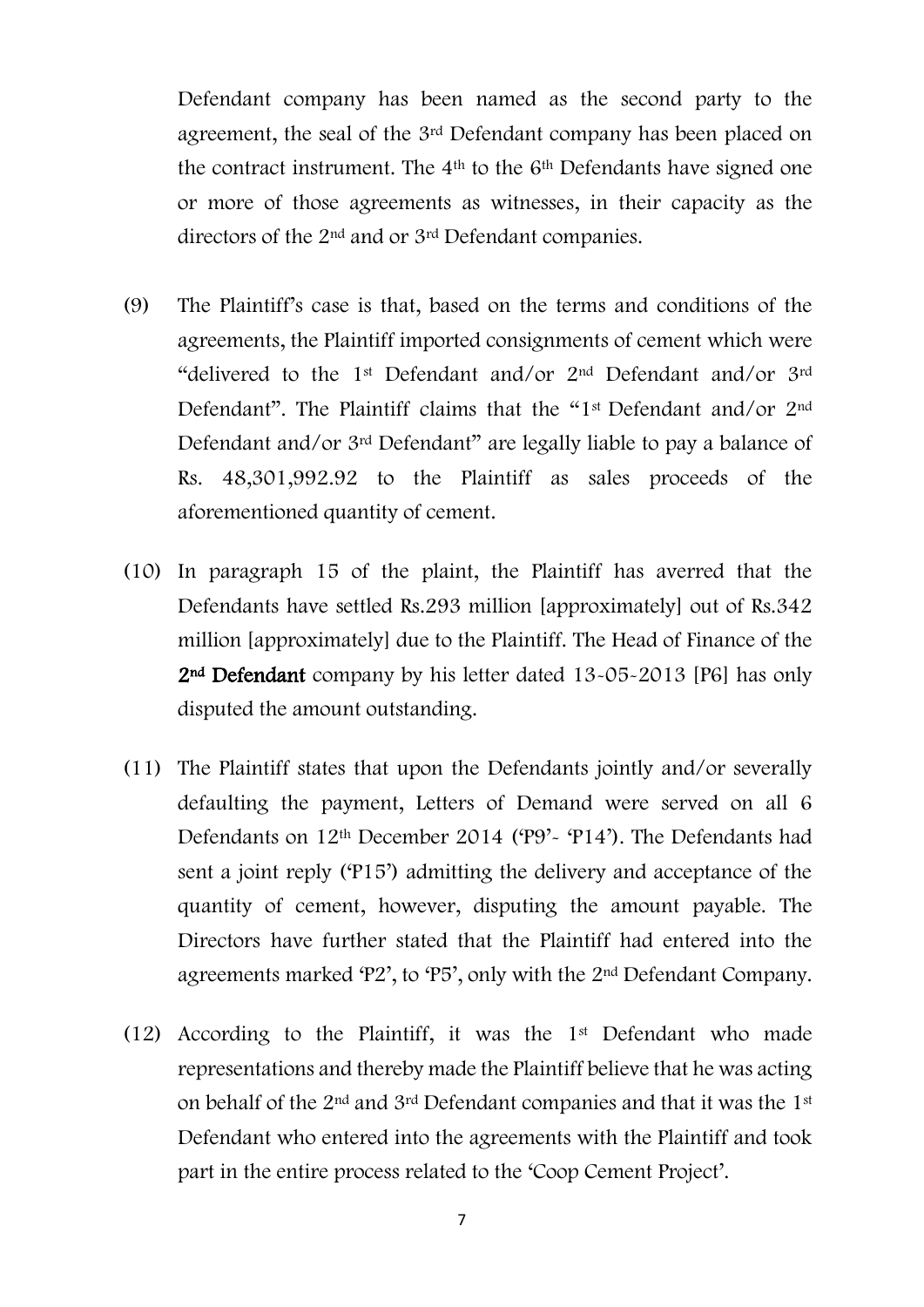- (13) The Plaintiff further states that the Plaintiff relying on the representation made by the 1st Defendant as the 'sole owner' of the 2nd and 3rd Defendant companies, the Plaintiff entered into the agreements referred to.
- (14) The Plaintiff contends that, apart from the  $1<sup>st</sup>$  Defendant, the  $4<sup>th</sup>$  to  $6<sup>th</sup>$ Defendants were directors of the company, who had a direct link to the actions of the 2nd and 3rd Defendant companies. Therefore, the objective of naming all 6 Defendants in the Plaint is to claim liability jointly and/or severally. The Plaintiff asserts that, in that context, the presence of all defendants is necessary for an effectual, full and final disposal of the action.

### The Contention of the Appellant

- (15) One of the main arguments on behalf of the Plaintiff- Appellant was that the order of the learned High Court Judge' , based on Section 22 of the Civil Procedure Code [hereinafter referred to as the CPC], discharging parties [defendants] was blatantly erroneous and contrary to law.
- (16) It was further contended on behalf of the Plaintiff, that there was no legal basis to discharge the defendants from a case, solely on the basis of a Motion, without it being supported by an affidavit, particularly in an instance where summons had been served. It was further argued that such an order [of discharge] can only be made upon the defendants satisfying court and the Defendants have failed to adduce any material to substantiate their application to have some of them discharged. It was also contended that the issue as to whether the plaintiff has a cause of action against the Defendant can be decided, only after the pleading are completed and not before and to that extent the learned High Court Judge erred in making the order of discharge.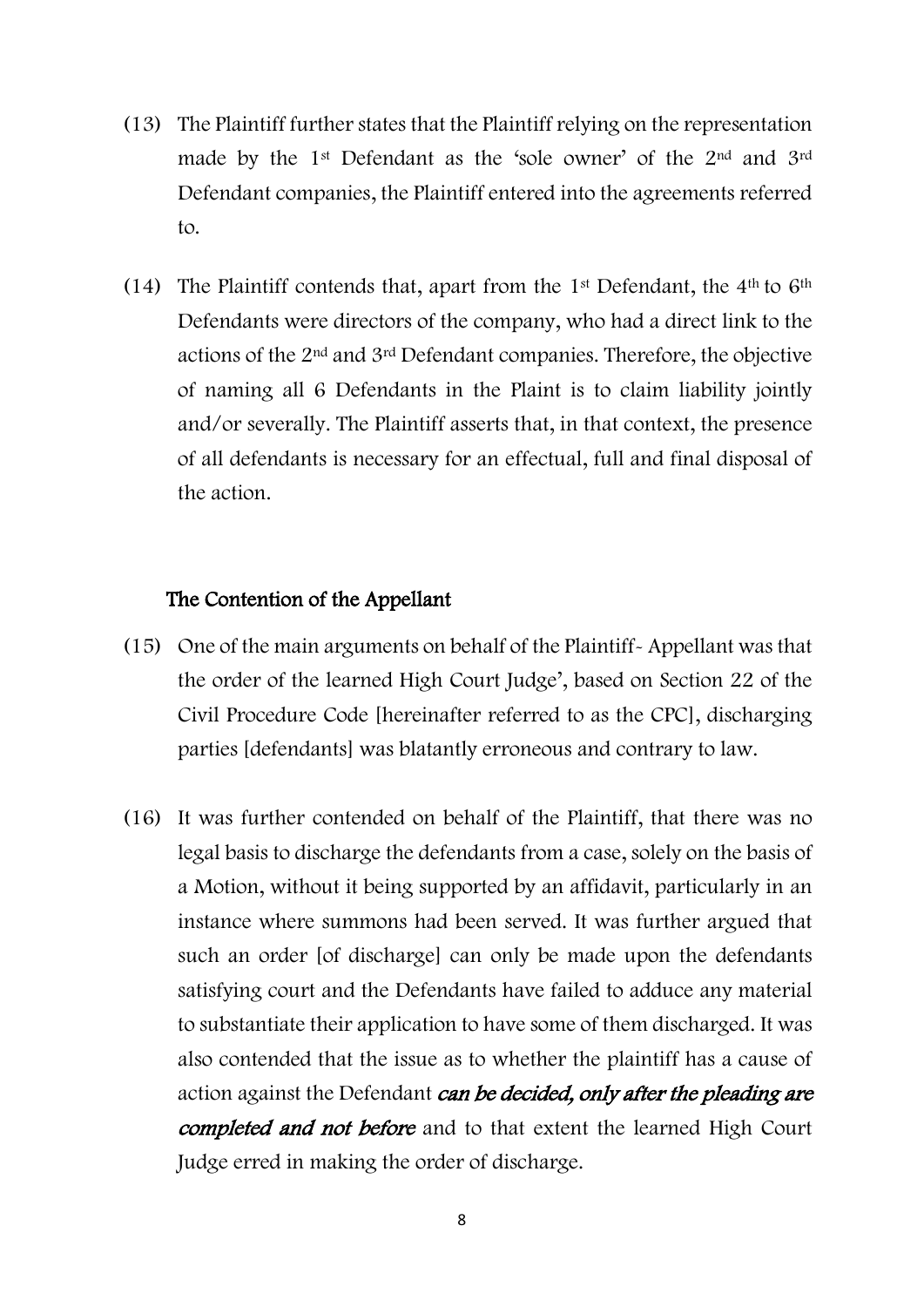- (17) Another point of contention was that the learned High Court Judge had failed to appreciate the fact that the Plaintiff had a "valid cause of action" jointly and or severally against all Defendants and by holding that some of the Defendants were not necessary parties, had offended Section 14 of the CPC.
- (18) It was the contention of the learned counsel for the Plaintiff that a motion filed, in terms of section 22 of the CPC "can only lead to a direction under and in terms of Sections 36 and 37 of the CPC, but not for dismissal of the Plaint and/or discharge of the defendants". It was further contended that the order of discharge of the Defendants, amounts to a dismissal of the Plaint in respect of those Defendants that were discharged.
- (19) It is to be noted that the learned High Court Judge acted on the motion [X3] dated 15<sup>th</sup> October 2015 filed by the Defendants, by which the Defendants have moved the court for an order of discharge in favour of all Defendants save for the 2nd Defendant, in terms of Sections 18 and 46 (2) of the CPC. Nowhere in the motion the Defendants have referred to Section 22 of the CPC.
- (20) It was also urged on behalf of the Plaintiff; "that any plaintiff has a right to join as defendants, against whom the right to any relief is alleged to exist. Therefore, what is required by pleadings of a Plaint is some kind of allegation against the Defendants, for them to be necessary parties" and that the learned High Court Judge had "attempted to try and adjudicate the allegations without even waiting till the filing of the answer".

#### The Legal Position

(21) It is clear from the Plaint, that the relief the Plaintiff had sought is a judgement in their favour to recover sums of money due to them in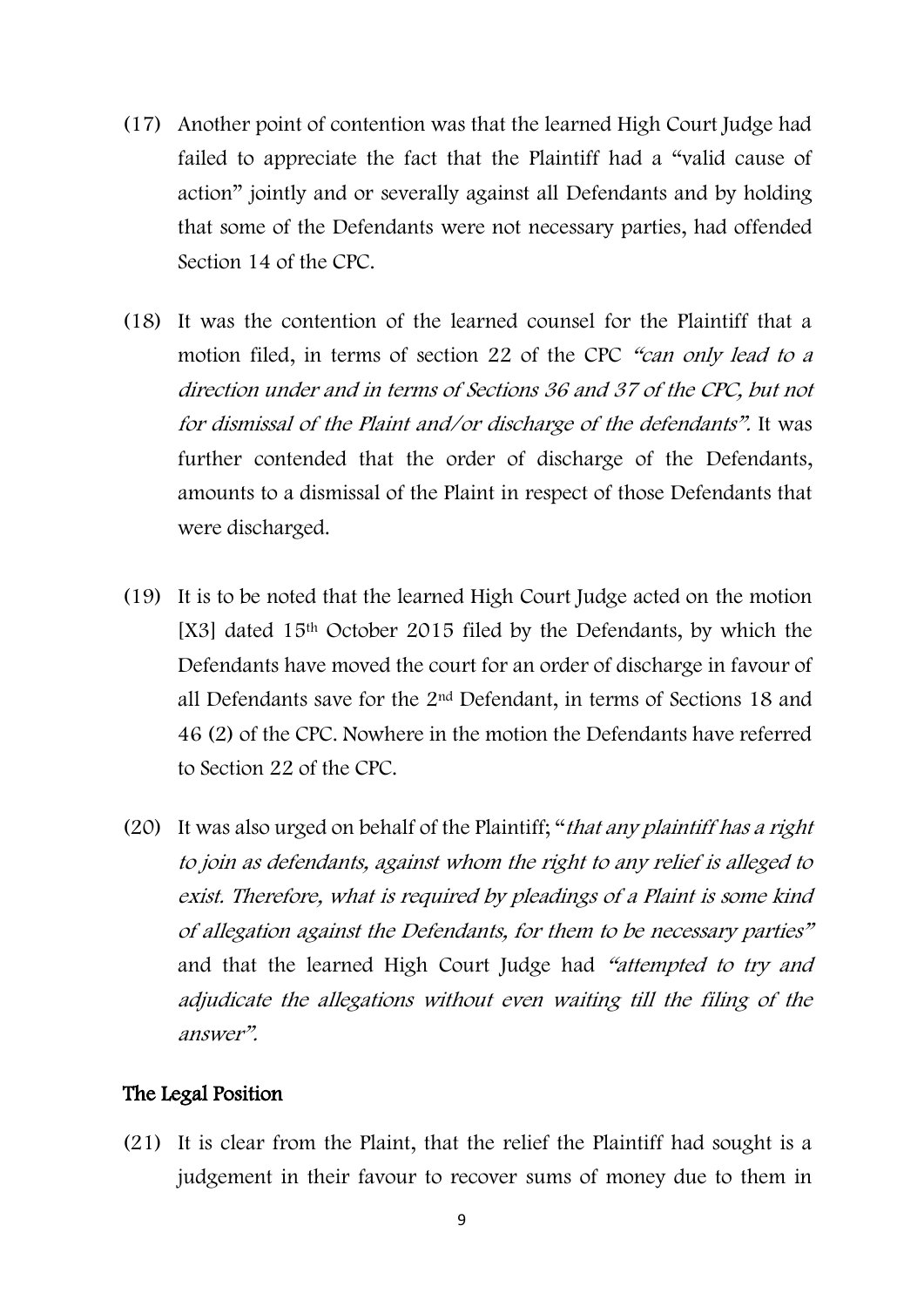terms of the "Sales Agency agreements" entered between the parties, [P2 to P5]. All those agreements are between the Plaintiff, Sri Lanka Cooperative Council Ltd (the first Party) and the 2nd Defendant, Radiant Trading Company (PVT) Ltd. (The second party).

- (22) The Chairman and the General Secretary had signed [as witnesses] on behalf of the first Party the Cooperative Council whilst two directors [1st and 4th Defendants] of Radiant Trading had signed on behalf of the second party as witnesses.
- (23) There are 22 terms and conditions stipulated under the impugned agreements and all those conditions refer to the 1<sup>st</sup> and 2<sup>nd</sup> parties to the agreements and no other.

## The Questions of Law

(24) The first question on which Leave to Appeal was granted is as to whether the High Court Judge had "erred in law in ordering to discharge 1st, 3rd, 4th, 5th and 6th Defendants acting under Section 22 of the Civil Procedure Code?"

 It must be said that the learned High Court Judge had made order striking off all the Defendants save for the 2nd Defendant in terms of Section 20 read with Section 18 of the CPC and not in terms of Section 22 of the CPC. [Page 11 of the impugned order]

The relevant portion of the order is reproduced below;

"... it is hereby ordered to strike out the names of the 1st, 3rd to 6th defendants from the proceedings in terms of Section 20 read with Section 18 of the Civil Procedure Code."

The learned High Court judge had made reference to Section 22 of the CPC to point out the requirement, that any objection with regard to 'joinder of parties who have no interest in the action' must be taken 'at the earliest possible opportunity' [under that section]. The learned High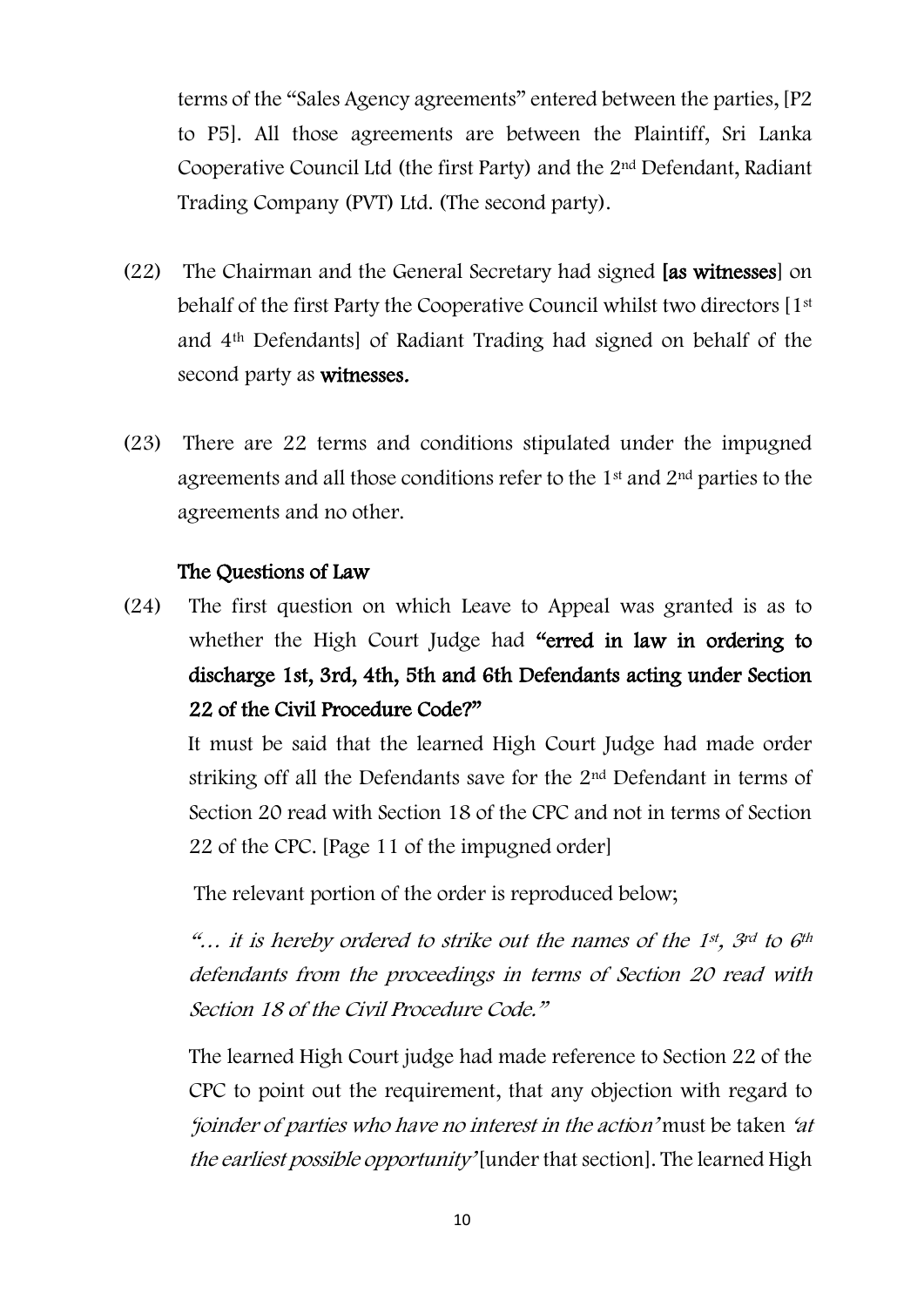Court Judge had also relied on the decision in the case of John Singho v. Julis Appu 10 NLR 351, to illustrate that the above position is the settled law, where it was held that Section 22 requires an objection for want of parties to be taken at the earliest possible opportunity, and that "otherwise such objection will be considered to have been waived".

Considering the above, I conclude that the learned High Court Judge had not erred with regard to the application of the relevant provisions in considering the motion filed by the Defendants and I answer the first question of law on which leave was granted in the negative.

- (25) As the '(IV)'th question of law on which leave was granted is connected to the above, I wish to deal with the said question before I proceed to consider the other questions of law on which leave to appeal was granted.
- (26) The issue raised before us was whether the learned High Court Judge could have come to the conclusion that the 1<sup>st</sup> and the 3<sup>rd</sup> to 6<sup>th</sup> Defendants were not necessary parties, in the absence of any oral or documentary evidence being placed before the court. It was contended that the learned High Court judge could not have decided the issue merely on the motion filed by the Defendants.
- (27) The Learned High Court Judge had been of the view that an application for the misjoinder of parties can be made by way of a motion in terms of Section 22 read with Sections 18 and 91 of the Civil Procedure Code; "The filing of an affidavit or an answer is not mandatory for the making of an application under Section 22 of the Code and the only requirement is to file a motion as required by Section 22 of the Code." (Page 7 of 'X6'). In the case of Uragoda v. Jayasinghe 2004 (1) SLR 108 it was held that "The issue of misjoinder of parties ought to have been taken by motion in terms of Section 91 read with Section 18 of the Code." The learned High Court Judge has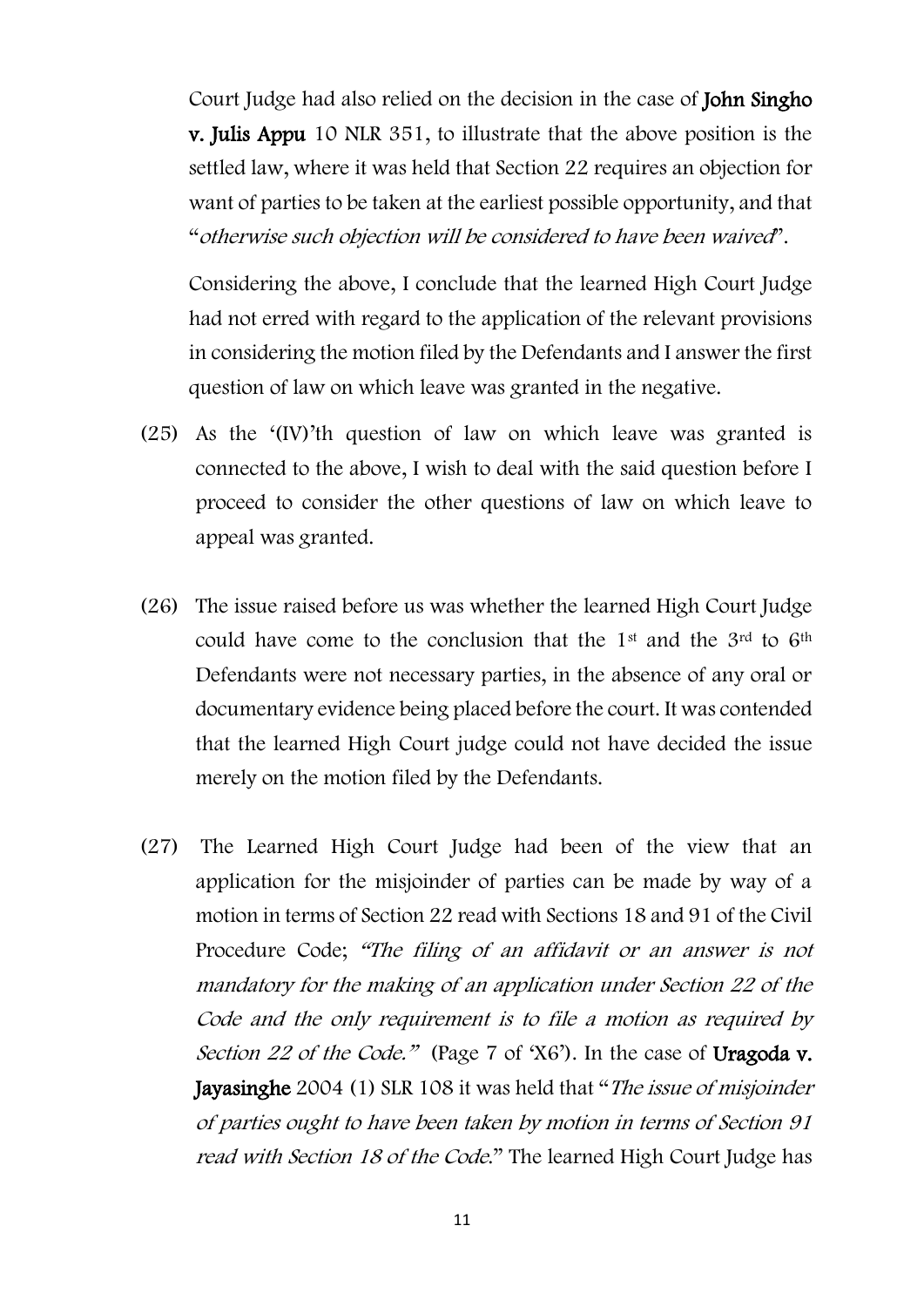relied on the decision in Uragoda v. Jayasinghe (supra) in support of this legal position. Also see Hapuaratchchi and Another v. Dhanapala and Another (2005) 3 SLR 141 and London and Lancashire Fire Insurance Co. v. P. & O Company (18 N.L.R. 15).

- (28) The sufficiency of the material before the court, in considering an application made in terms of Section 22 of the CPC is a question of fact. Depending on the facts and circumstances of each case, it is incumbent on the trial judge to decide as to the sufficiency of material, at the point of considering such application. I do not think that there is a rule to say, adducing material is 'sine qua non'. In the case before us, the Plaintiff had filed 15 documents as a part and parcel of the plaint including the 'Sales Agency agreements' the Plaintiff relied on.
- (29) Furthermore, Paragraph 4 and 5 of the Plaint clearly spell out that, initially there had been an oral agreement between the Plaintiff and the 2nd and 3rd Defendants and /or with the 1st Defendant, which was fortified by a notarially executed written agreements [P2 to P5].
- (30) The proceedings of 19th October 2015 reflects that the court had been put on notice of 'misjoinder parties' and an application had been made on behalf of the Defendants seeking permission to file written submissions to substantiate that position. Although it had been submitted on behalf of the Plaintiff that all Defendants are necessary parties, no objection was raised with regard to the application made on behalf of the Defendants nor an application made, seeking permission to adduce evidence or other material in order to support the Plaintiff's position on the matter, which they very well could have done. Accordingly, the court ordered both parties to file written submissions.
- (31) In the case of Adlin Fernando v. Lionel Fernando (1995) 2 SLR 25 it was held; "(1) That provisions of the Civil Procedure Code, relating to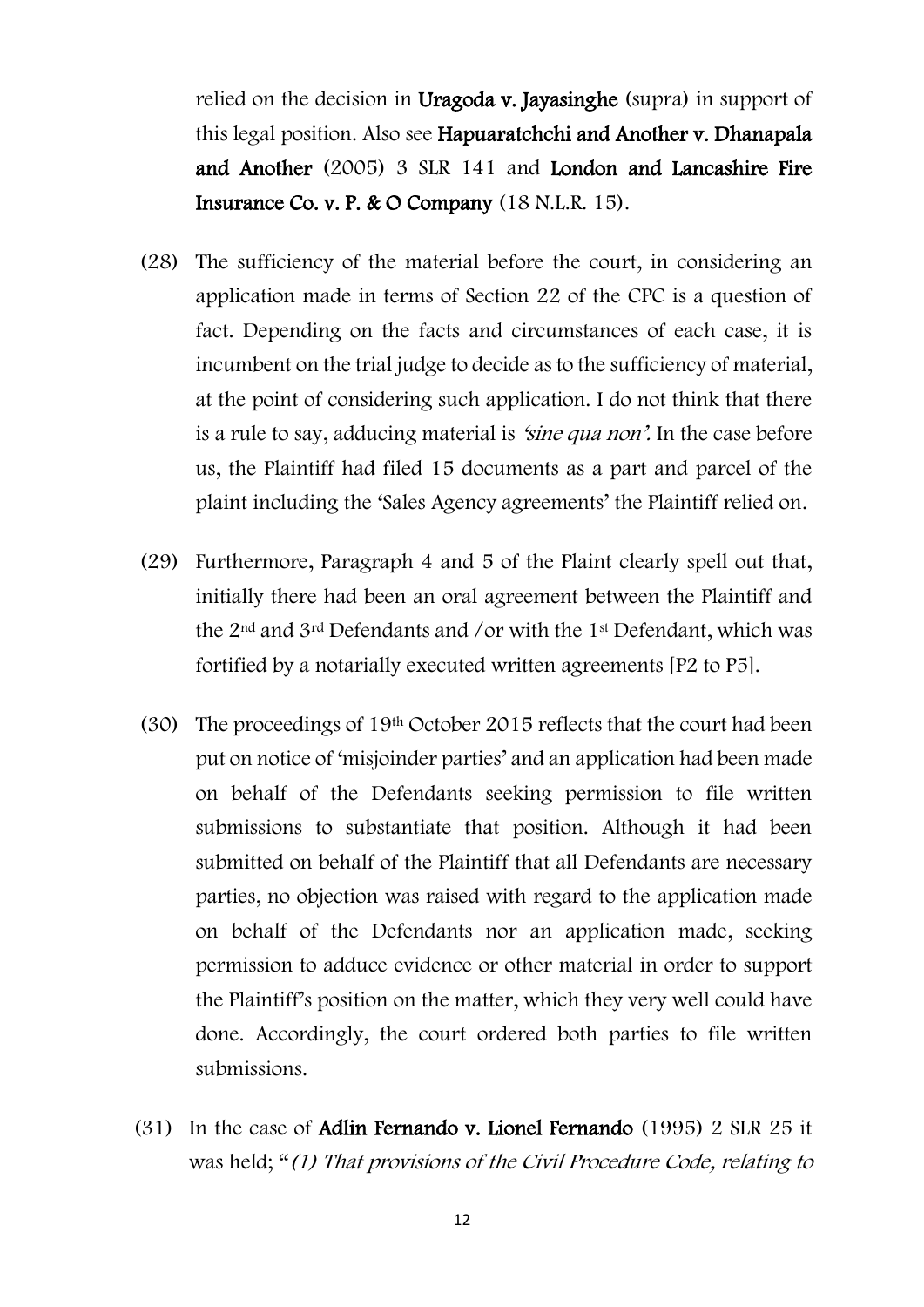the *ioinder of causes of action and parties are rules of procedure and* NOT substantive law. Courts should adopt a common sense approach in deciding questions of misjoinder or non-joinder." [Emphasis Added].

(32) It was also held in the case of Fernando v. Perera 2004 (1) SLR 108 "The issue of misjoinder ought to have been taken by motion in terms of Section 91 of the CPC read with Section18 of the Code". Considering the above, I resolve the (IV) the question of law referred to above, also in the negative.

### The Necessary Parties

- (33) Both, the  $2<sup>nd</sup>$  and  $3<sup>rd</sup>$  [(i) and (ii)] questions of law on which leave to proceed was granted relate to the issue as to whether the presence of, the 1st and the 3rd Defendants and the 4th to 6th Defendants respectively, is necessary for full and effective adjudication of the cause of action referred to in the plaint.
- (34) The question as to 'who is a necessary party' in the context of 'addition or striking out of parties' to an action, is dealt with under Section 18 (1) of the Civil Procedure Code.

Section 18 (1) of the Civil Procedure Code states as follows;

 $(1)$  "The court may on or before the hearing, upon the application of either party, and on such terms as the court thinks just, order that the name of any party; whether as plaintiff or as defendant improperly joined, be struck out; and the court may at any time, either upon or without such application, and on such terms as the court thinks just, order that any plaintiff be made a defendant, or that any defendant be made a plaintiff, and that the name of any person who ought to have been joined, whether as plaintiff or defendant, or whose presence before the court may be necessary in order to enable the court to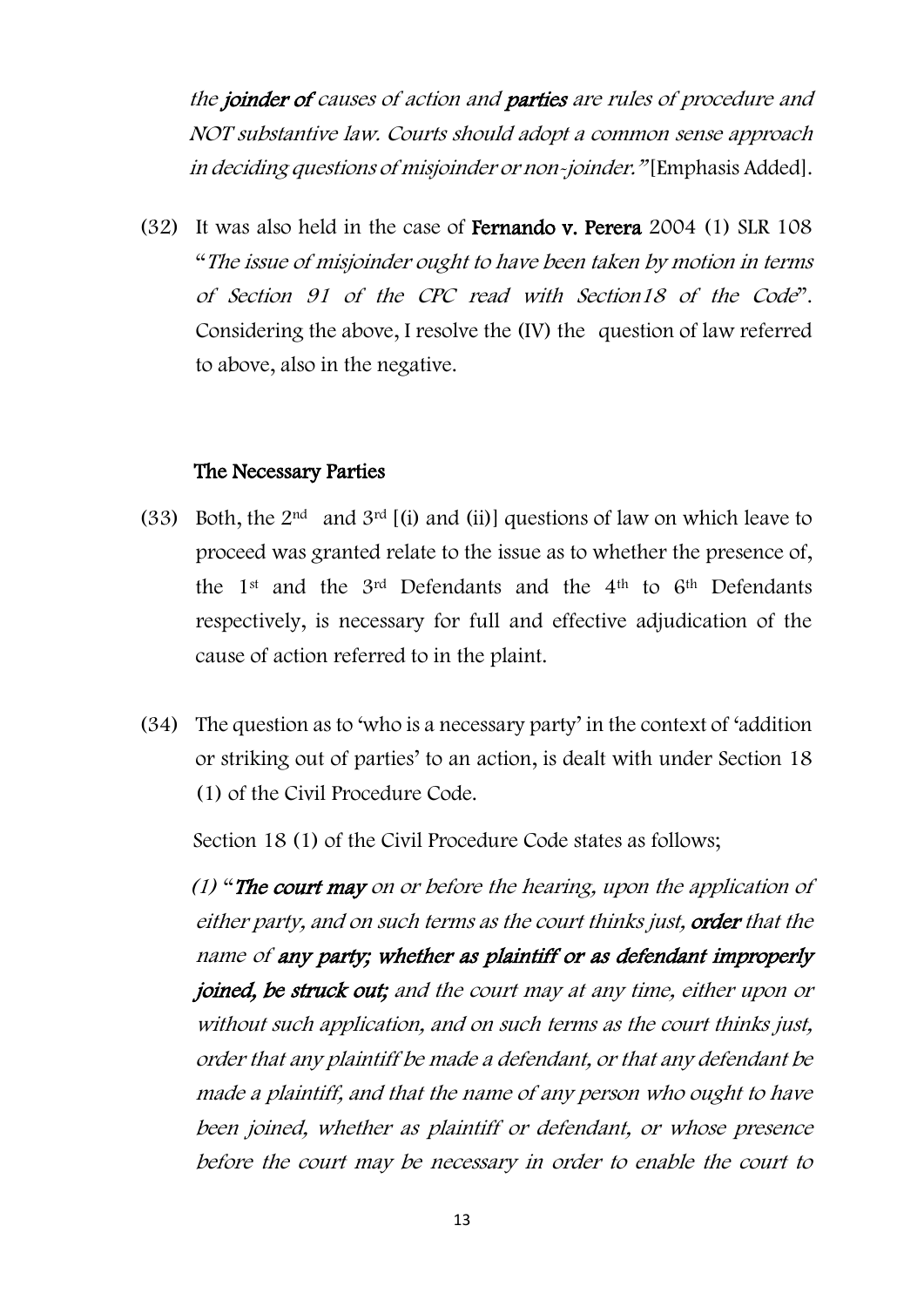effectually and completely to adjudicate upon and settle all the questions involved in that action, be added." [Emphasis added].

- (35) Our courts have identified that Section 18 has two limbs which contemplate the addition of two different types of persons
	- (i) Persons who "ought to have been joined, whether as plaintiff or defendant."
	- (ii) Persons whose "presence before the court may be necessary in order to enable the court effectually and completely to adjudicate upon and settle all the questions involved in that action.
- (36) In Weeraperuma v. De Silva 61 NLR 481 at page 484, Basnayake C.J. stated "… the grounds on which a person may be added as a party to an action are either (i) that he ought to have been joined as a plaintiff or defendant or (ii) that his presence is necessary in order to enable the Court effectually and completely to adjudicate upon and settle all the questions involved in the action."

 In The Chartered Bank v. De Silva 67 NLR 135 at page 137, Sri Skanda Rajah J. observed; "Section 18 (1) of our Code, like Order 1 Rule 10 (2) of the Indian Code, makes a distinction between the two classes of persons, viz. persons who ought to have joined, i.e., necessary parties, and persons whose presence is necessary to enable the Court to completely and effectually to adjudicate upon and settle all the questions involved in the suit, i.e., proper parties."

(37) In Seylan Bank PLC v. New Lanka Merchants Marketing (PVT) Limited & Others SC Appeal No. 198/2014, it was observed that the type of persons contemplated in the first limb of section 18 (1) "are persons who must be added as parties since they are entitled to relief upon or are liable upon the same cause of action which is the subject matter of the case", whilst the second limb contemplated;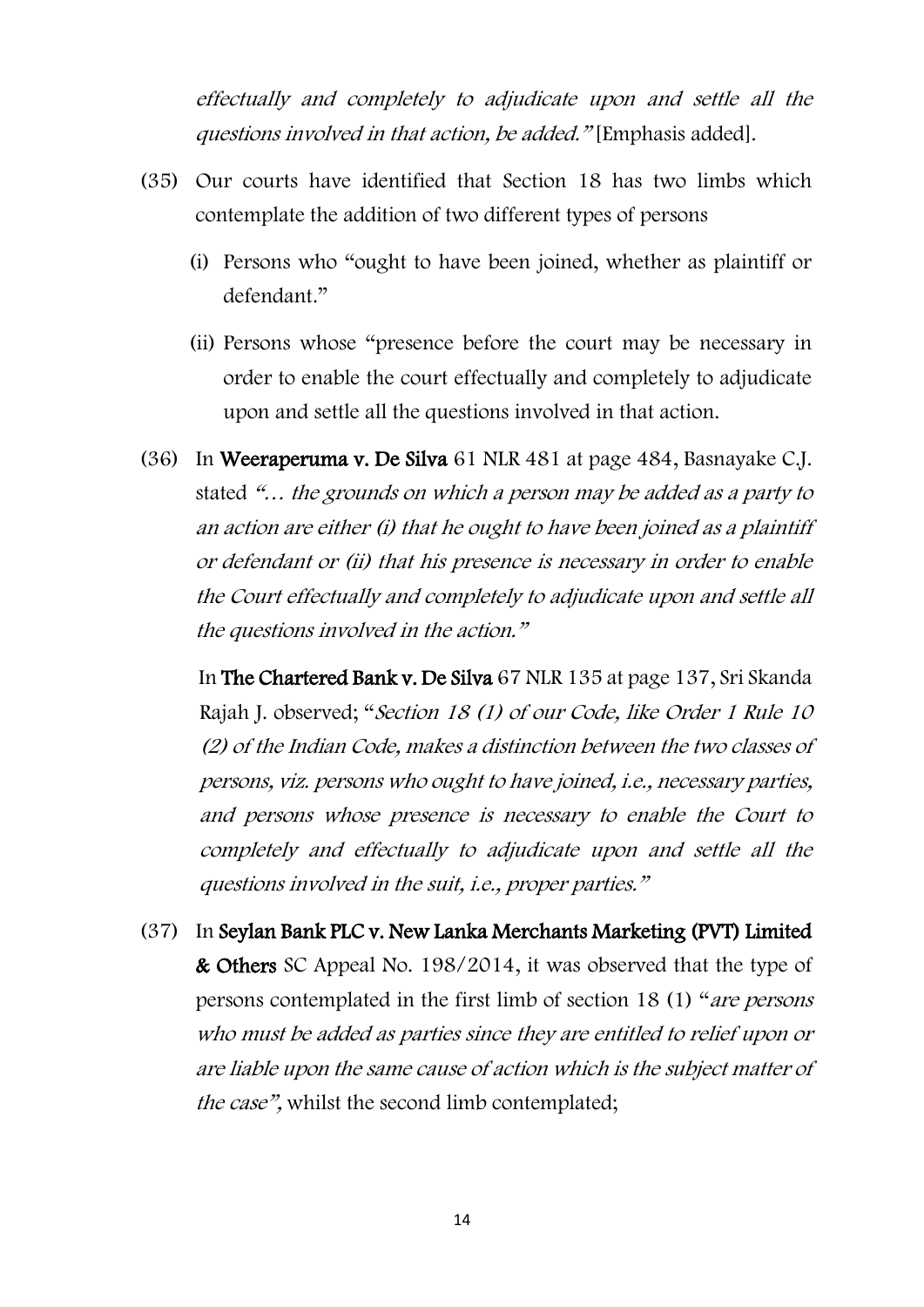"persons who may not be entitled to relief upon the cause of action which is the subject matter of the case (who will be encompassed by the first limb as set out earlier) but, nevertheless, are persons whose presence before the Court is necessary to enable the Court to effectually and completely adjudicate upon and settle all the questions involved in that action. This type of persons who should be added under and in terms of the second limb of Section 18 (1), are usually referred to as "necessary parties"." (at page 12)

(38) The Plaintiff has contended that the Defendants are those who fall within the aforementioned 2<sup>nd</sup> limb. In Seylan Bank PLC case (supra) the Supreme Court analysed in depth the various tests formulated and applied in English as well as Sri Lankan Courts to determine whether a particular party should be added as a 'necessary party' to a pending action. Following an extensive examination of the tests utilized by the courts to determine whether a particular party should be added as a 'necessary party', the Supreme Court summarized the tests which may be used in determining this question.

The guidelines that were laid down are as follows;

- (i) A Court should keep in mind the desirability of reducing the multiplicity of litigation and, therefore, interpret Section 18 (1) widely;
- (ii) However, the object of preventing the multiplicity of litigation does not justify the addition of a party if the addition is not permitted by the words used in Section 18 (1);
- (iii) In terms of the first limb of Section 18 (1), a person who must be added because he is a party "who ought to have been joined, whether a plaintiff or defendant", will be a person who should have been named as a plaintiff in terms of Section 11 of the Civil Procedure Code or who should have been named as a defendant in terms of Section 14 of the Civil Procedure Code;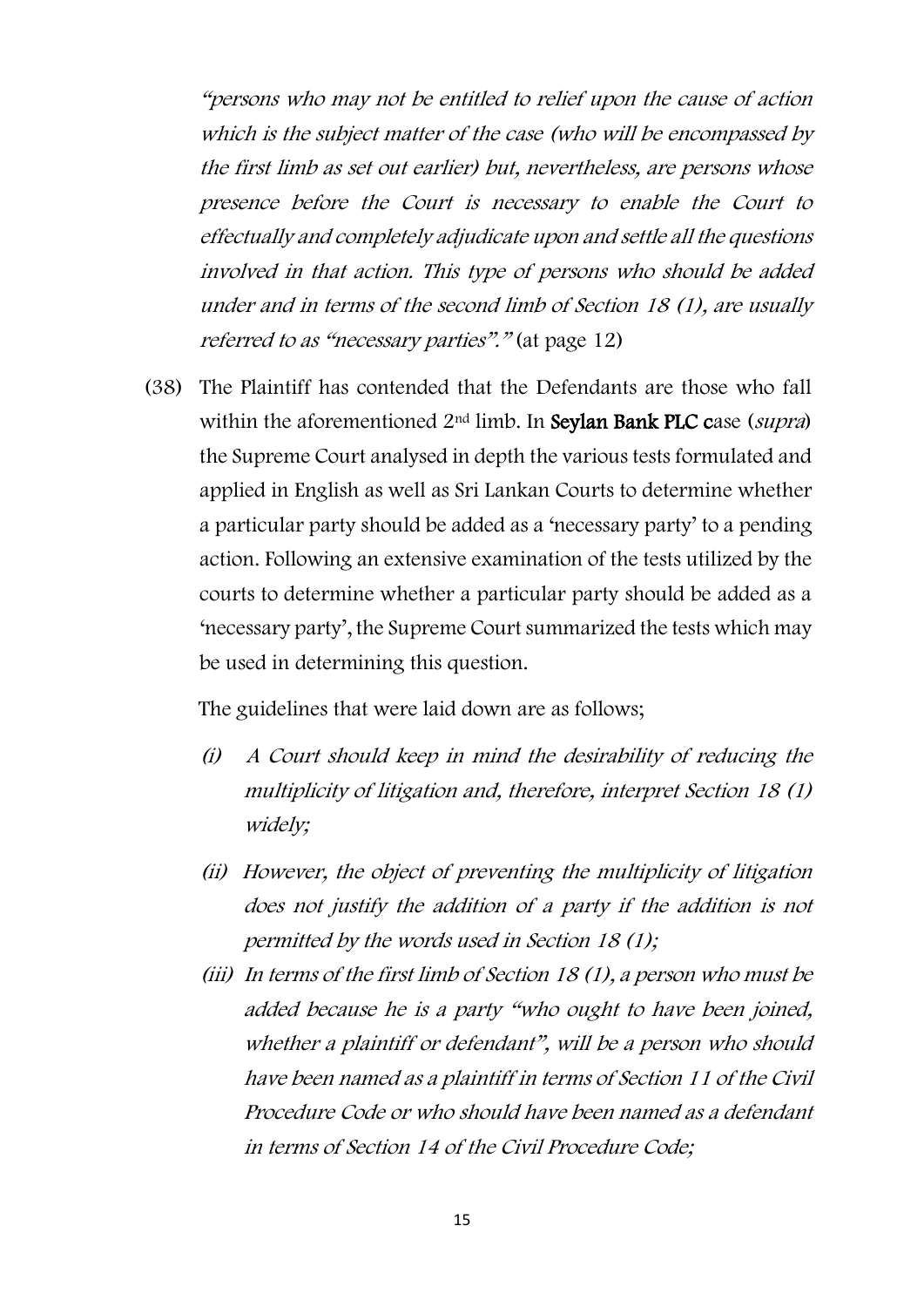- (iv) In terms of the second limb of Section 18 (1), a person who should be added because he is a "necessary party", is a person whose presence before the Court is necessary in order to enable the Court to, effectually and completely, adjudicate upon and settle all the questions involved in the pending action;
- (v) Accordingly, a person will be a "necessary party" if he will be bound by the determination of the pending action;
- (vi) Similarly, a person will be a "necessary party" if the determination of the pending action will affect his legal right;
- (vii) Further, a person will be a "necessary party", in appropriate circumstances, if the determination of the pending action will affect his pecuniary interests or commercial interests;
- (viii)A person who is not bound by the determination of a pending action or whose legal rights, pecuniary interests or commercial interests are not affected by the Orders sought in that action may, nevertheless, be added as a "necessary party", if his presence before the Court as a party to that action (and not merely as a witness) is required to, effectually and completely, adjudicate upon and settle all the questions involved in that action. For example, to enable one of the parties to effectually and completely establish their case or to effectually and completely obtain the reliefs they seek in the action;
- (ix) Unless one or more of the circumstances described above exist, a person should not be added to a pending action upon a claim that he is a "necessary party" merely because one of the parties to that pending action had a separate dispute with or claim against him or merely because he has a separate dispute with or claim against one of the parties to that action;
- (x) A person is not a "necessary party" merely because he has relevant evidence to give or because he is interested in and wishes to involve himself in the correct solution of the case or because he wishes to be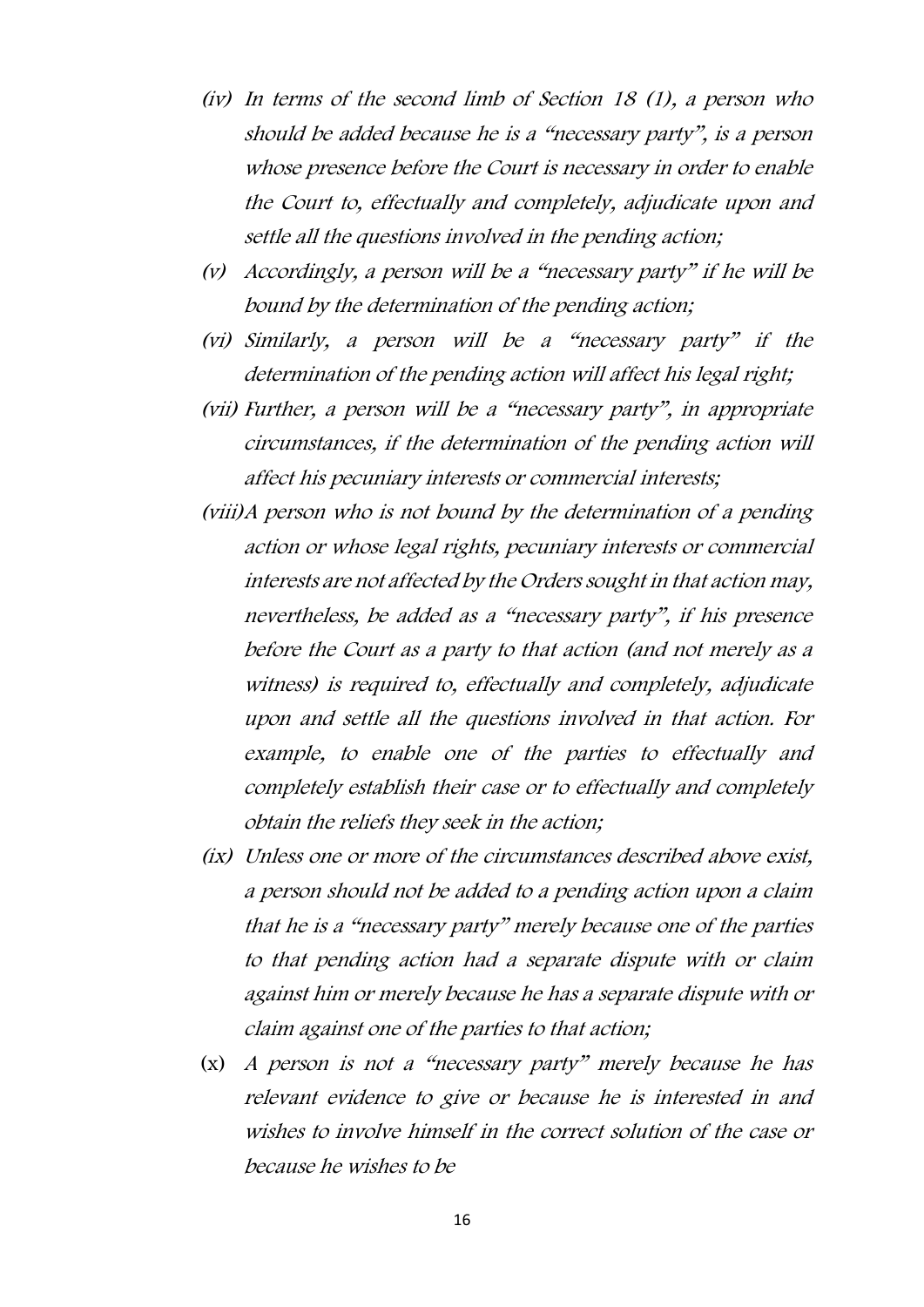- (39) Although the application of these guidelines may depend on the facts of each case, they can be used to provide assistance to the court in determining whether the  $1<sup>st</sup>$ ,  $3<sup>rd</sup>$  -6<sup>th</sup> Defendants who have been discharged are in fact necessary parties to the action.
- (40) I shall now examine the Plaintiff's contention that the 1<sup>st</sup>, 3<sup>rd</sup>  $\sim$  6<sup>th</sup> Defendants are 'necessary parties' to the action in question, in terms of the second limb of Section 18 (1) and the tests applied in Seylan Bank PLC v. New Lanka Merchants Marketing (PVT) Limited & Others (supra)
- (41) The Plaintiff's cause of action against the Defendants, as referred to earlier, is for the recovery of monies due to the Plaintiff, in terms of the Sales Agency agreements ['P2' to 'P5']. Upon the perusal of the Plaint, the Agreements which are held out to be the subject matter of the present action, is clearly between the Plaintiff on the one part and the 2nd Defendant on the other part.
- (42) The 2nd Defendant which is incorporated as a private company is a juristic person who has the capacity to enter into contracts. Rights and obligations flowing from the contracts do not in general reach beyond the two contracting parties. According to Chitty [2nd Edition, Chapter 17] "No one may in general be entitled to rights or bound by obligations flowing from the terms of a contract to which he is not a party." The essence of a registered company is that it has a legal personality which is separate from its members. The legal foundation of this concept is found in the case of Salomon v. Salomon & Co. Ltd. [1897] AC 22 in which the House of Lords laid down the universal principle that a company is a distinct legal person entirely different from its members. This principle of separate legal personality is referred to as the 'veil of incorporation'. As a result of this case, the courts have generally considered themselves bound by the concept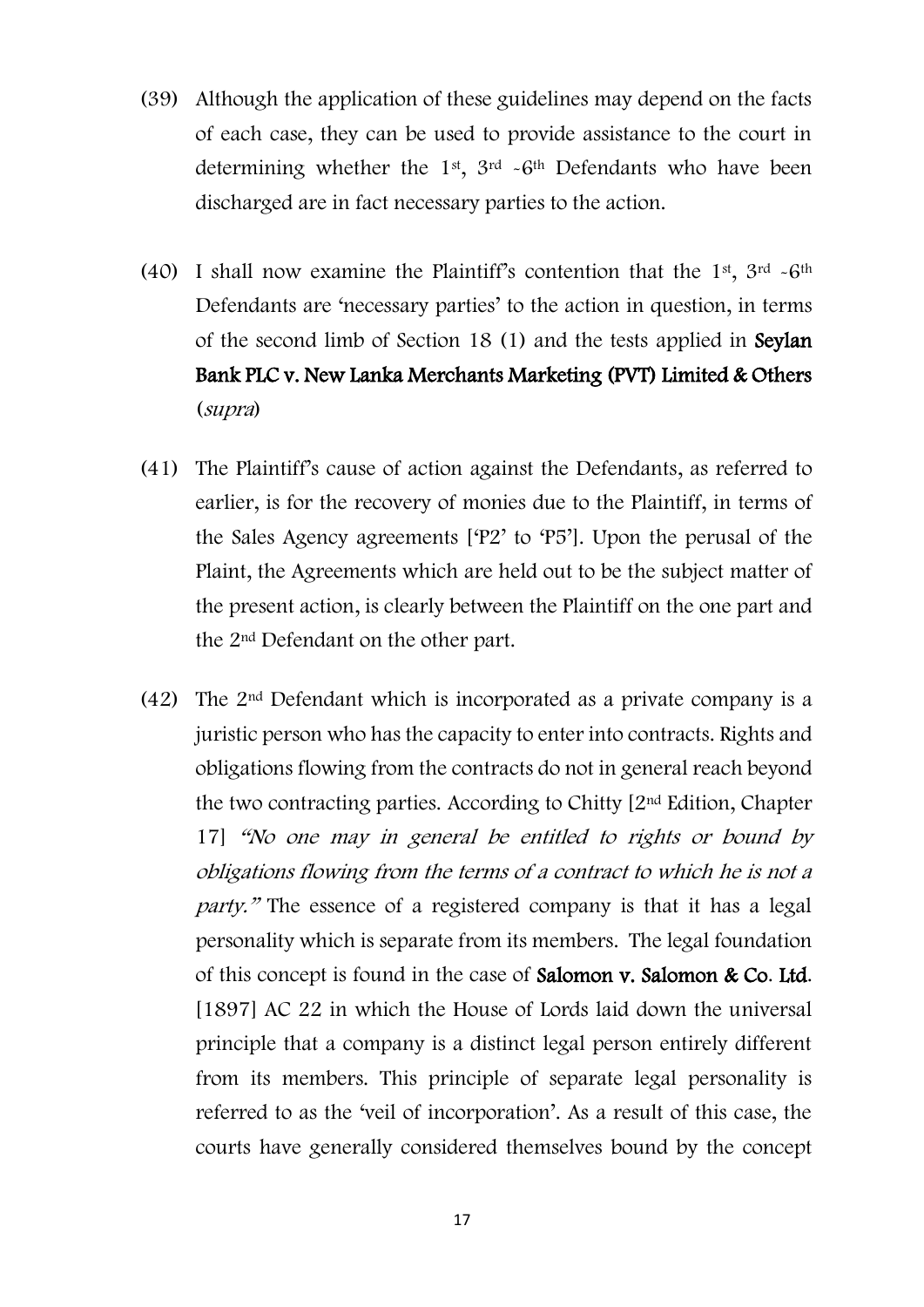that a company is a separate legal person distinct from its members and would generally not go behind the veil of incorporation.

(43) The cause of action in this case is simply a contractual violation where one party to the contract has failed to settle payments due to the other. On a perusal of the agreements marked P2-P5 it is clear that the 1st party to the agreements is the Plaintiff whilst the 2nd party is the 2nd Defendant Company, namely, Radiant Trading Company (Pvt) Ltd.

Thus evidently, the party liable to make the payment claimed under the contracts is the 2nd Defendant Company.

- (44) The High Court Judge observed that on the perusal of the agreements marked 'P2-P5' it appears that the parties to them are the Plaintiff and 2nd Defendant and that the Directors (4th -6th Defendants) have signed them only as witnesses are therefore should be discharged. Considering the above, I am of the view that the Learned High Court Judge had not erred in arriving at the conclusion referred to above and thus, I answer the questions of law referred to in sub- paragraphs (ii) and (iii) of Paragraph 16 of the Petition also in the negative.
- (45) The final question that this court is called upon to answer is, as to whether the impugned order of the Learned High Court Judge is contrary to Sections 14 and 18 of the CPC.
- (46) With regard to the above question of law, the argument of the plaintiff was twofold.
	- (a) The words "on or before the hearing" that occurs in Section 18 of the CPC should not be read to mean, "any time before hearing" but to mean "after pleadings (plaint, answer and replication if any) are completed".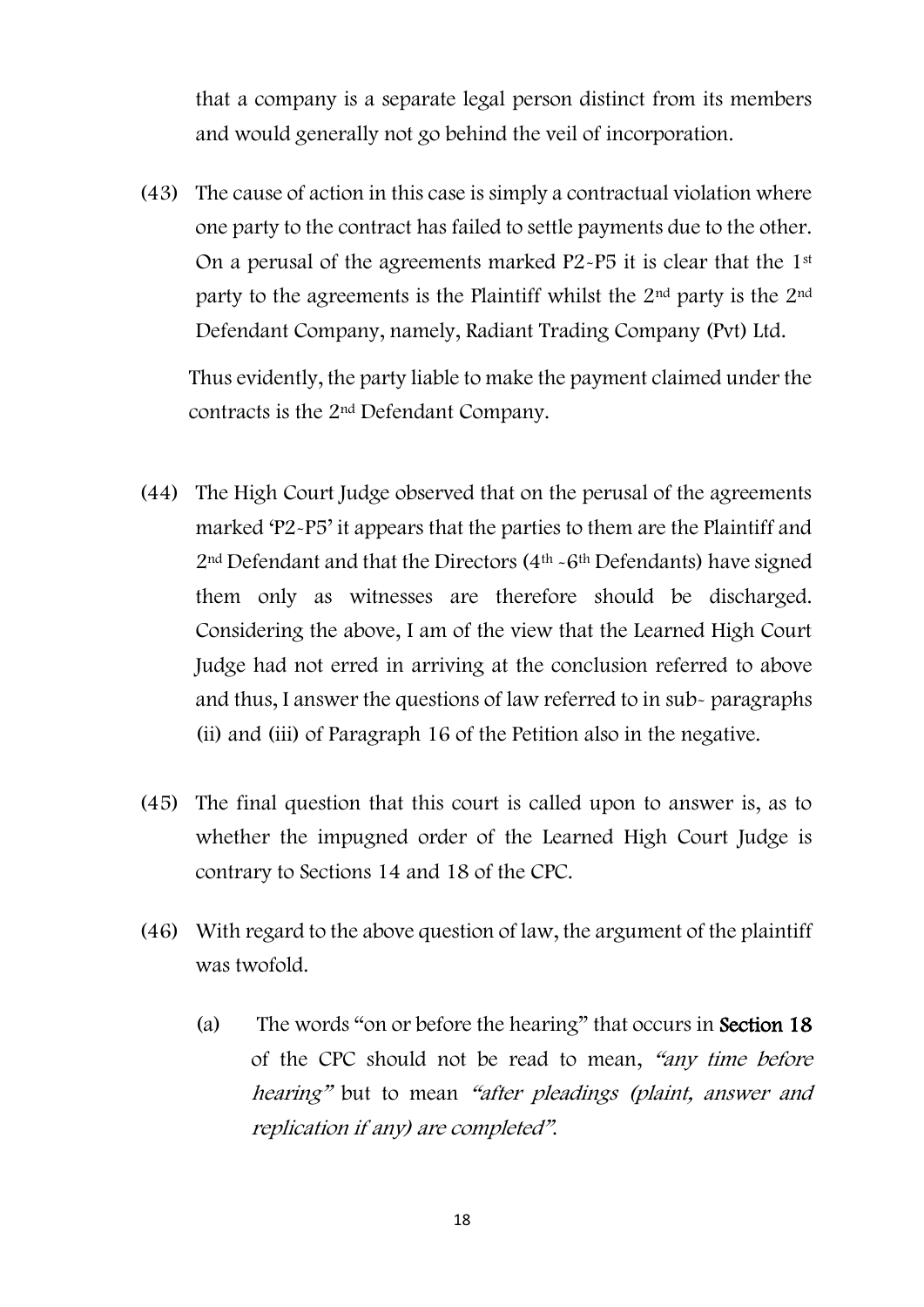- (b) In terms of Section 14 of the CPC, the plaintiff is permitted to name the defendants and the argument of the Defendants that no relief could be obtained against the  $1<sup>st</sup>$ , and  $3<sup>rd</sup>$  to the  $6<sup>th</sup>$ Defendants, ought not to have been entertained by the learned High Court Judge as it was premature and the discharging of those Defendants from the case, offended Section 18 of the CPC.
- (47) In order to substantiate their argument, the Plaintiff relied on the decision in the case of Anil Kumar Singh v. Shiv Nath Mishra (1995) SCC (3)147, where it was observed that "The object of the rule is to bring on record all persons who are parties to the dispute relating to the subject matter so that the dispute may be determined in their presence at the same time without any protraction, inconvenience and to avoid multiplicity of proceedings….." . Relying on the decision in Seylan Bank PLC v. New Lanka Merchants Marketing (PVT) Ltd and others SC Appeal 198/2014 it was submitted on behalf of the Plaintiff that, under the second limb of Section 18 (1), persons who may not be liable upon the cause of action, but nevertheless, are persons whose presence before the court is necessary to enable the court to effectually and completely adjudicate upon and settle all questions in that action could be added as parties.
- (48) The cause of action in this case, which I have referred to earlier in the judgement, is simply a contractual violation alleged, where one party to the contract has failed to settle payments due to the other. On the perusal of the agreements marked P2-P5 it is clear that the 1st party to the agreements is the Plaintiff whilst the  $2<sup>nd</sup>$  party is the  $2<sup>nd</sup>$  Defendant Company, namely, Radiant Trading Company (Pvt) Ltd. Thus evidently, the party liable to make the payment claimed under the agreements, is the  $2<sup>nd</sup>$  Defendant Company. Thus, the parties to the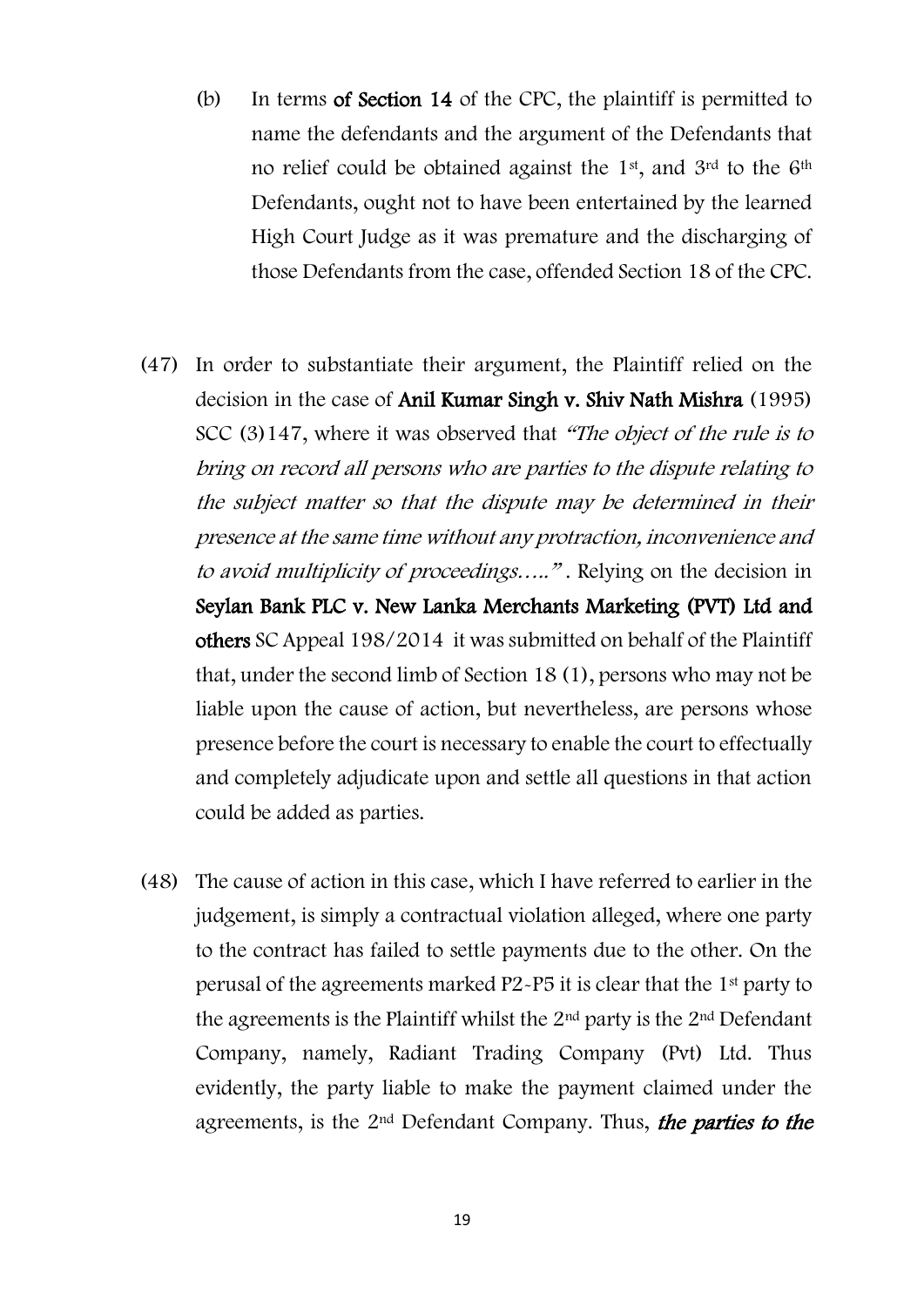subject matter relating to the dispute [as referred to in the case of Anil **Kumar Singh (supra)]** are the Plaintiff and the  $2<sup>nd</sup>$  Defendant.

- (49) The Learned High Court Judge on a careful examination of the Plaint, other documents filed along with it and the submissions made, had arrived at this very conclusion, i.e. that the Plaintiff had the right to claim the amount stated in the plaint from the 2nd Defendant Company, which was the only other party to the relevant sales agency agreements, other than the Plaintiff and that the discharged Defendants "cannot be considered as necessary parties to adjudicate the real dispute between the Plaintiff and the 2nd Defendant".
- (50) The submission made on behalf of the Plaintiff that the words "on or before the hearing" in Section 18 of the CPC should be read to mean "after the pleadings" is mere ipse dixit and devoid of any merit. I do not think the legislators had any intention of imposing any restrictions with regard to the ambit of its application.
- (51) Meideen v. Banda [1 NLR 51] is one of the earliest cases decided by the Supreme Court where the ambit of Section 18 of the CPC came up for consideration. His Lordship Withers J, observing that Section 18 of our CPC corresponds with the language of Rule 1 of the Judicature Rules of 1883 took guidance and followed the judgment of Lord Esher, M.R., in the case of **Byrne v. Brown**, reported in (1889) 22 QBD 657, p. 666 where Lord Esher observed;

"One of the chief objects of the Judicature Acts was to secure that, wherever a Court can see in the transaction brought before it that the rights of one of the parties will or may be so affected that under the forms of law other actions may be brought in respect of that transaction, the Court shall have power to bring all the parties before it, and determine the rights of all in one proceeding….."